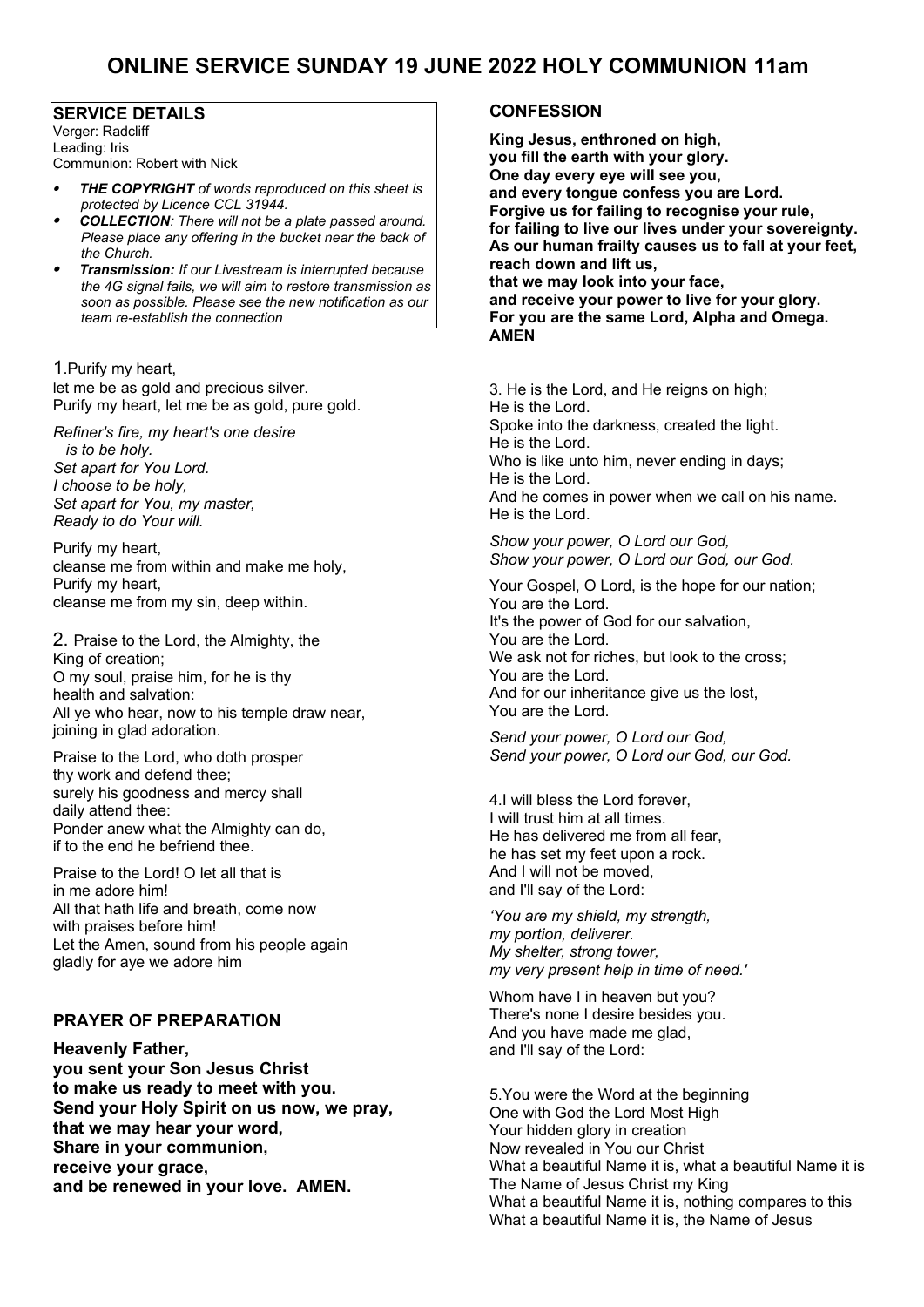You didn't want heaven without us So Jesus, You brought heaven down My sin was great, Your love was greater What could separate us now What a wonderful Name it is, x2 The Name of Jesus Christ my King What a wonderful Name it is, nothing compares to this What a wonderful Name it is, the Name of Jesus x2

Death could not hold You, the veil tore before You You silenced the boast, of sin and grave The heavens are roaring, the praise of Your glory For You are raised to life again. You have no rival, You have no equal Now and forever, God you reign Yours is the Kingdom, Yours is the glory Yours is the Name, above all names

What a powerful Name it is, What a powerful Name it is The Name of Jesus Christ my King What a powerful Name it is, nothing can stand against What a powerful Name it is, the Name of Jesus

You have no rival, You have no equal Now and forever, Our God reigns Yours is the Kingdom, Yours is the glory Yours is the Name, above all names

What a powerful Name it is, What a powerful Name it is The Name of Jesus Christ my King What a powerful Name it is, nothing can stand against What a powerful Name it is, the Name of Jesus x3

#### *Bridget and Chucks to send the children to the*

various groups - Sunday Club Motto: "<sup>12</sup> Don't let anyone look down on you because you are young, but set an example for the believers in speech, in conduct, in love, in faith and in purity." (1 Timothy 4:12)

6. I am a new creation, No more in condemnation, Here in the grace of God I stand My heart is overflowing, My love just keeps on growing, Here in the grace of God I stand.

And I will praise you Lord, Yes I will praise you Lord, And I will sing of all that you have done.

A joy that knows no limit, A lightness in my spirit, Here in the grace of God I stand.

## **READING:** Romans 1:18-32 read by Ruth

#### **God's Wrath Against Sinful Humanity**

<sup>18</sup> The wrath of God is being revealed from heaven against all the godlessness and wickedness of people, who suppress the truth by their wickedness, <sup>19</sup> since what may be known about God is plain to them, because God has made it plain to them. <sup>20</sup> For since the creation of the world God's invisible qualities—his eternal power and divine nature—have been clearly seen, being understood from what has been made, so that people are without excuse.

 $21$  For although they knew God, they neither glorified him as God nor gave thanks to him, but their thinking became futile and their foolish hearts were darkened.

 $22$  Although they claimed to be wise, they became fools <sup>23</sup> and exchanged the glory of the immortal God for images made to look like a mortal human being and birds and animals and reptiles.

<sup>24</sup> Therefore God gave them over in the sinful desires of their hearts to sexual impurity for the degrading of their bodies with one another. <sup>25</sup> They exchanged the truth about God for a lie, and worshipped and served created things rather than the Creator—who is forever praised. Amen.

<sup>26</sup> Because of this, God gave them over to shameful lusts. Even their women exchanged natural sexual relations for unnatural ones. <sup>27</sup> In the same way the men also abandoned natural relations with women and were inflamed with lust for one another. Men committed shameful acts with other men, and received in themselves the due penalty for their error.

 $28$  Furthermore, just as they did not think it worthwhile to retain the knowledge of God, so God gave them over to a depraved mind, so that they do what ought not to be done. <sup>29</sup> They have become filled with every kind of wickedness, evil, greed and depravity. They are full of envy, murder, strife, deceit and malice. They are gossips, <sup>30</sup> slanderers, God-haters, insolent, arrogant and boastful; they invent ways of doing evil; they disobey their parents;  $31$  they have no understanding, no fidelity, no love, no mercy. <sup>32</sup> Although they know God's righteous decree that those who do such things deserve death, they not only continue to do these very things but also approve of those who practice them.

## *Reader:* This is the word of the Lord *All:* **Thanks be to God**

**GOSPEL**: Luke 21:5-36 read by Nick

*Reader:* Hear the Holy Gospel according to Luke *All:* **Glory to you O Lord**

#### **The Destruction of the Temple and Signs of the End Times**

<sup>5</sup> Some of his disciples were remarking about how the temple was adorned with beautiful stones and with gifts dedicated to God. But Jesus said. <sup>6</sup> "As for what you see here, the time will come when not one stone will be left on another; every one of them will be thrown down." <sup>7</sup> "Teacher," they asked, "when will these things happen? And what will be the sign that they are about to take place?"

<sup>8</sup> He replied: "Watch out that you are not deceived. For many will come in my name, claiming, 'I am he,' and, 'The time is near.' Do not follow them. <sup>9</sup> When you hear of wars and uprisings, do not be frightened. These things must happen first, but the end will not come right away."

 $10$  Then he said to them: "Nation will rise against nation, and kingdom against kingdom. <sup>11</sup> There will be great earthquakes, famines and pestilences in various places, and fearful events and great signs from heaven.

<sup>12</sup> "But before all this, they will seize you and persecute you. They will hand you over to synagogues and put you in prison, and you will be brought before kings and governors, and all on account of my name. <sup>13</sup>And so you will bear testimony to me. <sup>14</sup> But make up your mind not to worry beforehand how you will defend yourselves.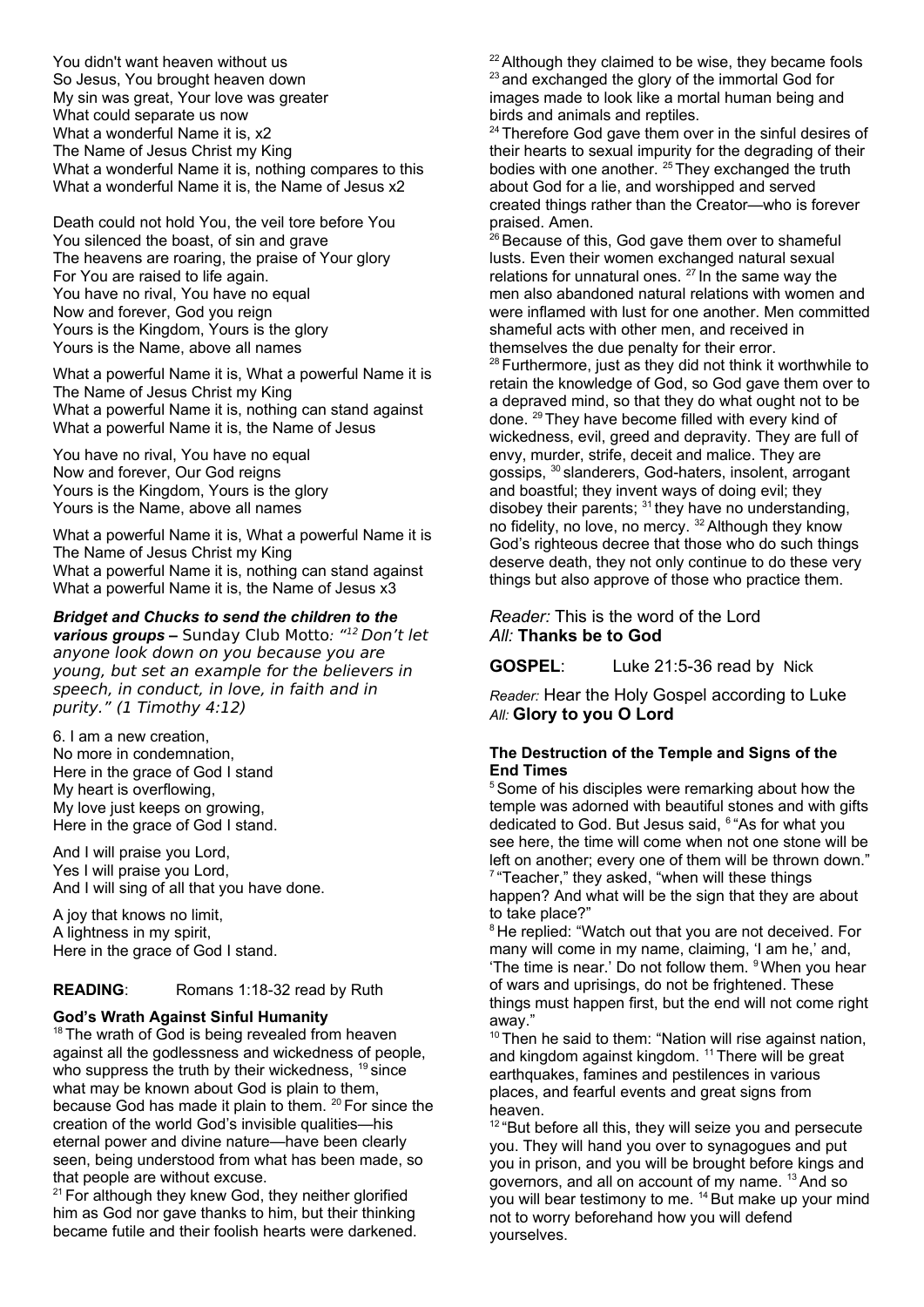<sup>15</sup> For I will give you words and wisdom that none of your adversaries will be able to resist or contradict.  $16$  You will be betrayed even by parents, brothers and sisters, relatives and friends, and they will put some of you to death. <sup>17</sup> Everyone will hate you because of me.  $18$  But not a hair of your head will perish.  $19$  Stand firm, and you will win life.

<sup>20</sup> "When you see Jerusalem being surrounded by armies, you will know that its desolation is near.  $21$  Then let those who are in Judea flee to the mountains, let those in the city get out, and let those in the country not enter the city.  $^{22}$  For this is the time of punishment in fulfilment of all that has been written.  $23$  How dreadful it will be in those days for pregnant women and nursing mothers! There will be great distress in the land and wrath against this people. <sup>24</sup> They will fall by the sword and will be taken as prisoners to all the nations. Jerusalem will be trampled on by the Gentiles until the times of the Gentiles are fulfilled.

<sup>25</sup> "There will be signs in the sun, moon and stars. On the earth, nations will be in anguish and perplexity at the roaring and tossing of the sea.  $26$  People will faint from terror, apprehensive of what is coming on the world, for the heavenly bodies will be shaken. <sup>27</sup> At that time they will see the Son of Man coming in a cloud with power and great glory. <sup>28</sup> When these things begin to take place, stand up and lift up your heads, because your redemption is drawing near."

<sup>29</sup> He told them this parable: "Look at the fig tree and all the trees. <sup>30</sup> When they sprout leaves, you can see for yourselves and know that summer is near. <sup>31</sup> Even so, when you see these things happening, you know that the kingdom of God is near.

<sup>32</sup> "Truly I tell you, this generation will certainly not pass away until all these things have happened. 33 Heaven and earth will pass away, but my words will never pass away.

<sup>34</sup> "Be careful, or your hearts will be weighed down with carousing, drunkenness and the anxieties of life, and that day will close on you suddenly like a trap. <sup>35</sup> For it will come on all those who live on the face of the whole earth.  $36$  Be always on the watch, and pray that you may be able to escape all that is about to happen, and that you may be able to stand before the Son of Man."

*Reader:* This is the Gospel of the Lord *All:* **Praise to you O Christ**

| <b>SERMON:</b>                                                                                                                              | Nick 'The wrath of God! God's<br>Judgment' |
|---------------------------------------------------------------------------------------------------------------------------------------------|--------------------------------------------|
| <b>PRAYERS:</b>                                                                                                                             | led by Ayo                                 |
| <b>PEACE:</b>                                                                                                                               | Robert                                     |
| 7. Just as I am, without one plea,<br>but that thy blood was shed for me,<br>and that thou bidst me come to thee,<br>O Lamb of God, I come. |                                            |
| Just as I am, though tossed about                                                                                                           |                                            |

with many a conflict, many a doubt, fightings and fears within, without, O Lamb of God, I come.

Just as I am, poor, wretched, blind; sight, riches, healing of the mind, yea, all I need, in thee to find, O Lamb of God, I come.

Just as I am, of that free love the breadth, length, depth, and height to prove, here for a season, then above, O Lamb of God, I come.

## **COMMUNION PRAYER**

The Lord is here. **His Spirit is with us.** Lift up your hearts. **We lift them to the Lord.**

Let us give thanks to the Lord our God. **It is right to give thanks and praise.**

It is right to praise you, Father, Lord of all creation; in your love you made us for yourself.

When we turned away you did not reject us, but came to meet us in your Son. **You embraced us as your children and welcomed us to sit and eat with you.**

In Christ you shared our life that we might live in him and he in us. **He opened his arms of love upon the cross and made for all the perfect sacrifice for sin.**

On the night he was betrayed, at supper with his friends he took bread, and gave you thanks; he broke it and gave it to them, saying: Take, eat; this is my body which is given for you; do this in remembrance of me.

#### **Father, we do this in remembrance of him: his body is the bread of life.**

At the end of supper, taking the cup of wine, he gave you thanks, and said: Drink this, all of you; this is my blood of the new covenant, which is shed for you for the forgiveness of sins; do this in remembrance of me. **Father, we do this in remembrance of him:**

**his blood is shed for all.**

As we proclaim his death and celebrate his rising in glory, send your Holy Spirit that this bread and this wine may be to us the body and blood of your dear Son.

#### **As we eat and drink these holy gifts make us one in Christ, our risen Lord.**

With your whole Church throughout the world we offer you this sacrifice of praise and lift our voice to join the eternal song of heaven:

**Holy, holy, holy Lord, God of power and might, Heaven and earth are full of your glory. Hosanna in the highest.**